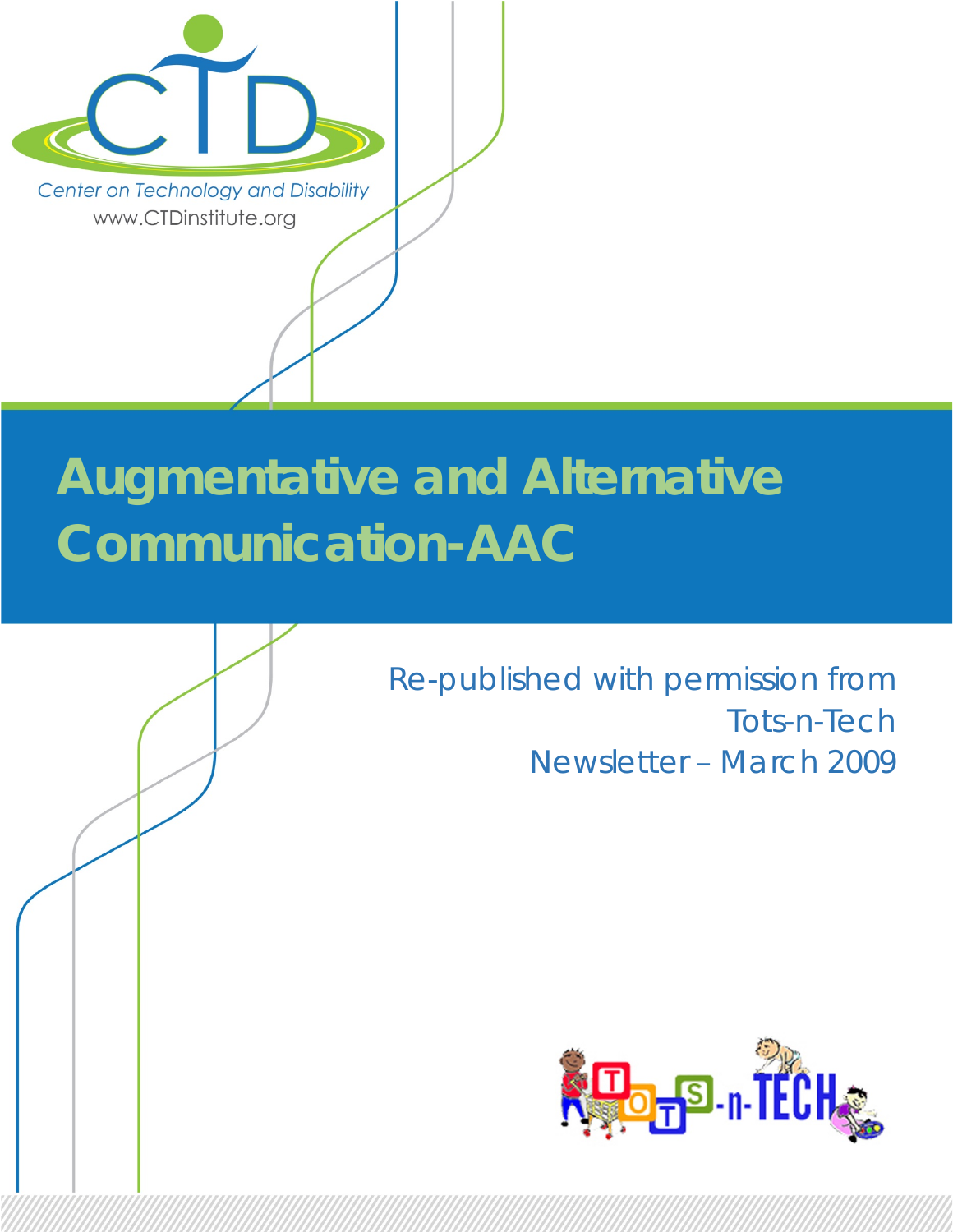

### **Augmentative & Alternative Communication (AAC): The Basics**

### *What is Augmentative and Alternative Communication (AAC)?*

The term AAC typically refers to an area where the focus is impairments in communication. An AAC system is a combination of strategies, techniques, symbols, and aids that increase the user's ability to communicate effectively with those around them.

AAC systems can fall into two categories, unaided and aided communication. Unaided communication doesn't require any extra equipment. It can include sign language, body language, gestures, facial expressions, etc. Aided communication means that an external device is needed to communicate. This can include objects, drawings, charts, voice output systems, and much more. Although most children will use both unaided and aided communication, this newsletter will focus on aided communication using low-tech (non-electronic) devices.

### *Why is AAC important?*

The ability to communicate effectively is an extremely important part of life. It allows us to interact with others and participate in daily activities. When a child's communication is not effective, frustration can occur for both the child and the people with whom interactions occur. Providing a child with an AAC system provides a way to communicate that is based on each child's specific abilities, which can be as simple as looking at different objects or pointing to a picture. For children whose verbal and nonverbal language are impaired, AAC can boost their participation, increase interest in activities and attention during tasks, improve vocabulary, build literacy skills and give them control over their environment!

### *What are some ways that a child can communicate using AAC?*

Anything from actual objects to text may be used to promote communication. Once a child begins to understand more abstract concepts you can introduce new ways of representing vocabulary. Below is a list of ideas:

- The actual object
- Pieces of the object
- Miniatures of the object
- Photos of the actual object
- Pictures from magazines
- **Drawings**
- Textured symbols
- Icons to represent objects or events as symbols; can have multiple meanings in different contexts
- Text

| <b>AAC: The Basics</b>                         | 1  |
|------------------------------------------------|----|
| AAC: Low-Tech<br>Devices                       | 23 |
| AAC: Direct<br>Selection<br>Techniques         | 4  |
| AAC: Things to<br>Consider                     | 4  |
| Using AAC During<br>Activities and<br>Routines | 56 |
| AAC: Tips                                      | 7  |
| AAC: Helpful<br>Websites                       | 7  |
| AAC: Ideas to<br>Share                         | 8  |

**In this issue:** 



**C o m m u n i ca t i o n begins at birth, it is never too early to introduce AAC into a child's life!**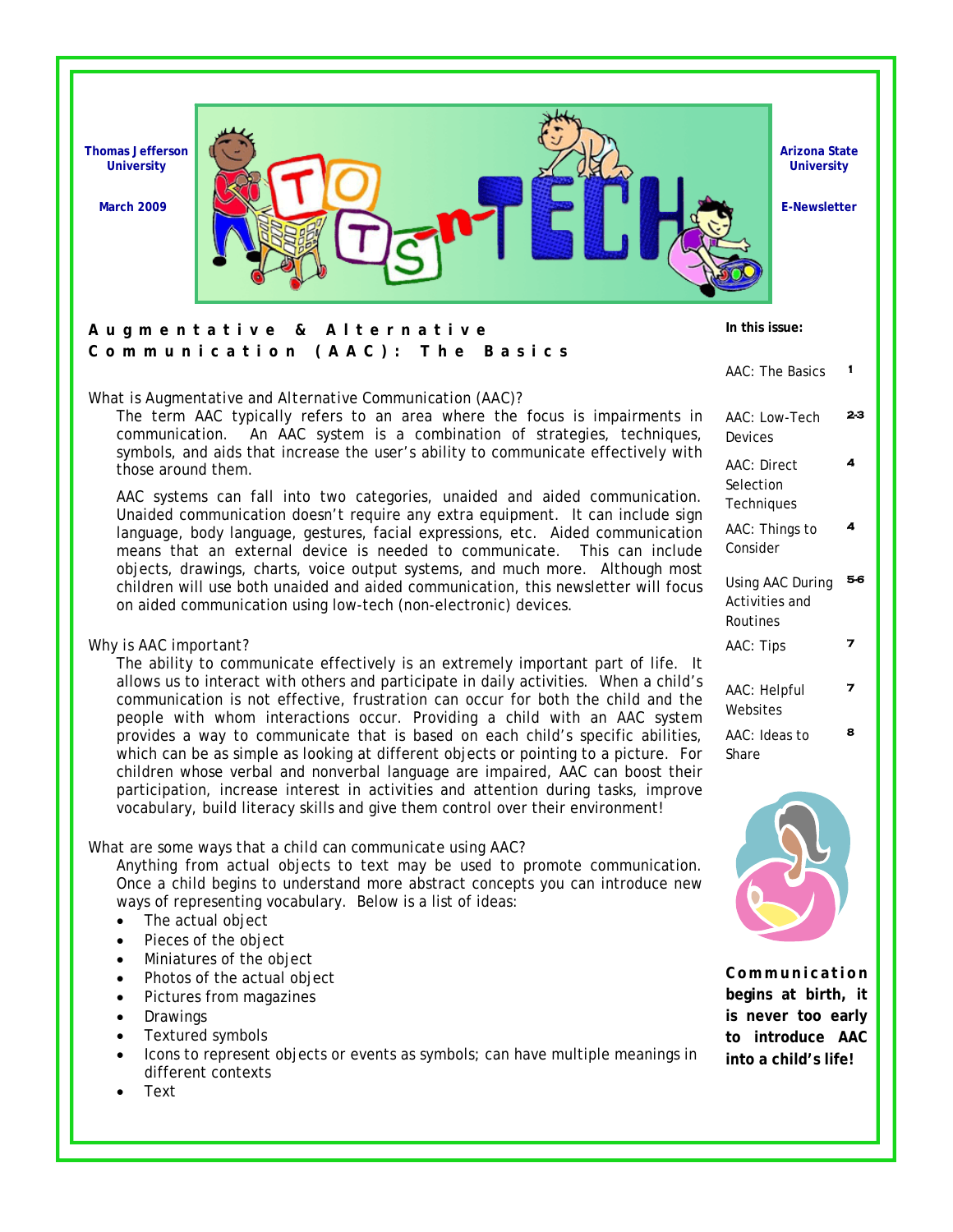

#### **AAC: Low-tech devices**



**Communication Board -** A display with pictures, symbols, or objects of vocabulary that are familiar to the child. The board can be made out of cardboard, clear coupon holders, foam, etc. Objects (or representations) may be attached with Velcro, tape, or magnets. To use a board, children choose an object, picture, or symbol to let others know what they want to say.

**How Does It Help? -** Communication boards allow children to communicate with adults and peers using familiar words and phrases.

**Communication Vest/Apron—**Similar to a communication board, symbols, pictures or objects are attached to a vest or apron via Velcro. An adult wears the vest and faces the child, pointing to the object or picture when talking to the child, and allowing the child  $\blacksquare$  $\blacksquare$ to select a symbol.



**How Does It Help? -** Communication vests allow children to communicate with adults and peers using familiar words and phrases.



**Portable Communication Devices—**Small and light weight communication devices that ■ can be taken anywhere! These may include symbols attached to key chains, communication cans, and communication books. This type of communication device works in the same way as communication boards—children choose an object, picture, or symbol to let others know what they want to say.  $\blacksquare$ 

How Does It Help? - Portable communication devices allow children to communicate ' with adults and peers using familiar words and phrases, no matter where they go!

**Eye gaze frame—**A clear display with symbols around the frame. The child sits on one side of the frame and the adult sits on the other side, facing the child. The child uses their eyes to make a selection from the frame.

■ How Does It Help? - An eye gaze frame allows children with significant physical disabilities to communicate with adults and peers by selecting pictures or symbols representing what they want to say by looking at the symbol. .

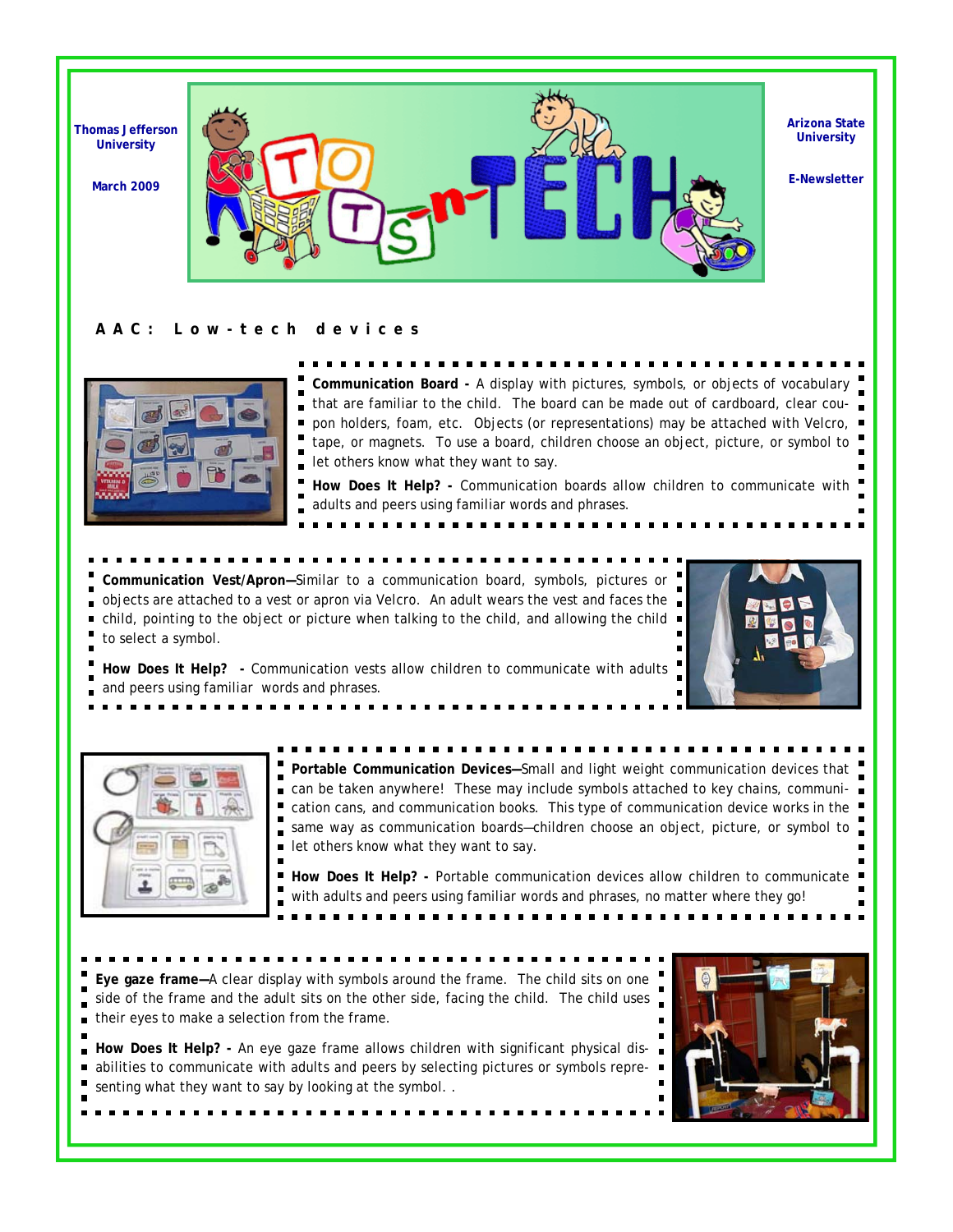

### **AAC: Low-tech devices**

| hello<br>hola               | goodbye<br>adiós | How are you?<br>¿Cómo estás? | eat<br>comer       | drink<br>tomar<br>35 |
|-----------------------------|------------------|------------------------------|--------------------|----------------------|
| open mouth<br>abrir la boca | chew<br>masticar | swallow<br>tragar            | boog<br>feliz<br>G | bad<br>malo          |
| napkin                      | dish             | cup                          | glass              | wipe face            |
| servilleta                  | plato            | taza                         | vaso               | secar la cara        |
| knife                       | fork             | spoon                        | get up             | sit down             |
| cuchillo                    | tenedor          | cuchara                      | levantarse         | sentarse             |

**Language Stimulation Board—** This is a great way to stimulate a child's language development and introduce new symbols! The board contains vocabulary and phrases that are used during specific activities and routines. Adults  $\blacksquare$ and peers use the board to model language by pointing to pictures of the word or phrase they are using.

**How Does It Help?** Language stimulation boards allow parents and peers to teach children language by introducing new vocabulary and phrases during everyday activities and routines.

**Remnant Book—**A notebook with folders or page protectors is used for this device. When the children participate in an activity that they  $\blacksquare$ would like to talk about, a 'portion' of the activity is put into the folder with a note explaining what it is and questions other children or adults can ask.

**How Does It Help?** Remnant books allow children to initiate conver- $\blacksquare$  $\blacksquare$ sation with adults and peers and talk about things that are not immediately present in the environment.





- **Visual Schedule—**A display with pictures of activities placed in the order that they will be completed. **How Does It Help? -** Visual schedules help children transition  $\blacksquare$
- between activities by anticipating things that will happen in  $\blacksquare$  $\blacksquare$ the future.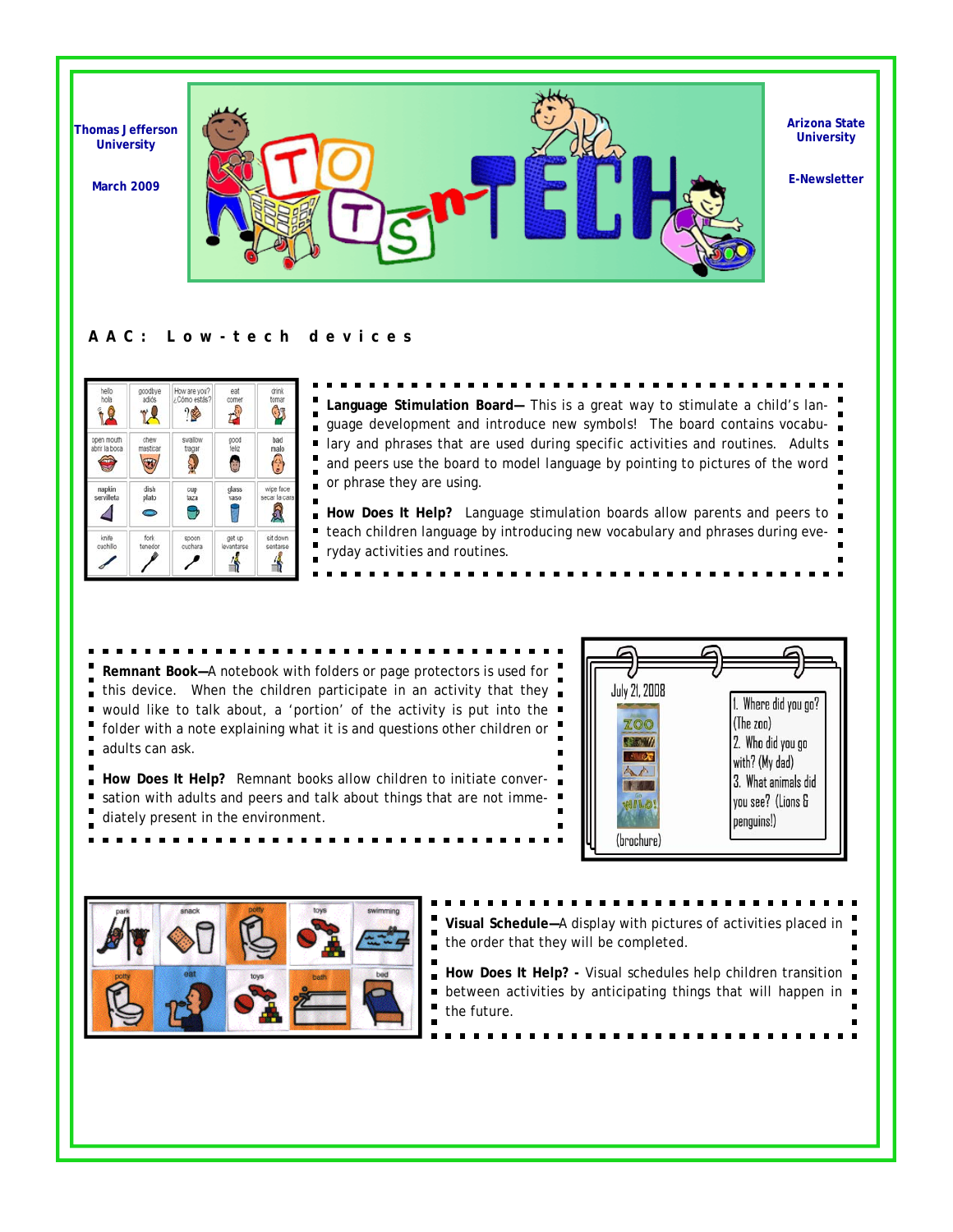

### **AAC: Device Selection Techniques**

Children may select words and phrases to communicate to others using a variety of different methods. These methods can fall into 2 main categories, *scanning* and *direct selection*. To use *scanning*, the adult or peer points to each word or phrase, one at a time. The child signals when the word s/he wants to use is pointed to by the adult/peer. To use *direct selection*, the child points to or looks directly at the picture/ object. A child may point with a finger or any other body part that can be controlled reliably. A pointer may also be attached to a headband or a mouth piece. Instead of a pointer, a light source can be attached to a head piece allowing the child to select words and phrases using light.

### **AAC: Things to Consider**

- Child's abilities—Be sure to assess motor and problem solving abilities, vision, etc. and make sure that the AAC system is designed to match and extend children's abilities.
- Child's communication abilities—Does the child already have a reliable way of communicating some words and/or phrases? Build the AAC system around what the child can already communicate.
- Portability—Children communicate everywhere, not just at home! Make sure to include a portable communication component in the AAC system.
- Durability—The communication device (especially the portable kind) will go wherever the child goes, make sure it can withstand the elements!
- Flexibility—Can the system be changed as the child's interests expand or communication becomes more complex?
- Symbols—How will the message be represented? What kind of symbols will have meaning for the child? Here are some questions to consider:
	- Should the symbols be in black and white or in color?
	- How big should they be?
	- Should they have texture?
	- Should they include objects, pictures, drawings, text, or combinations of these things?

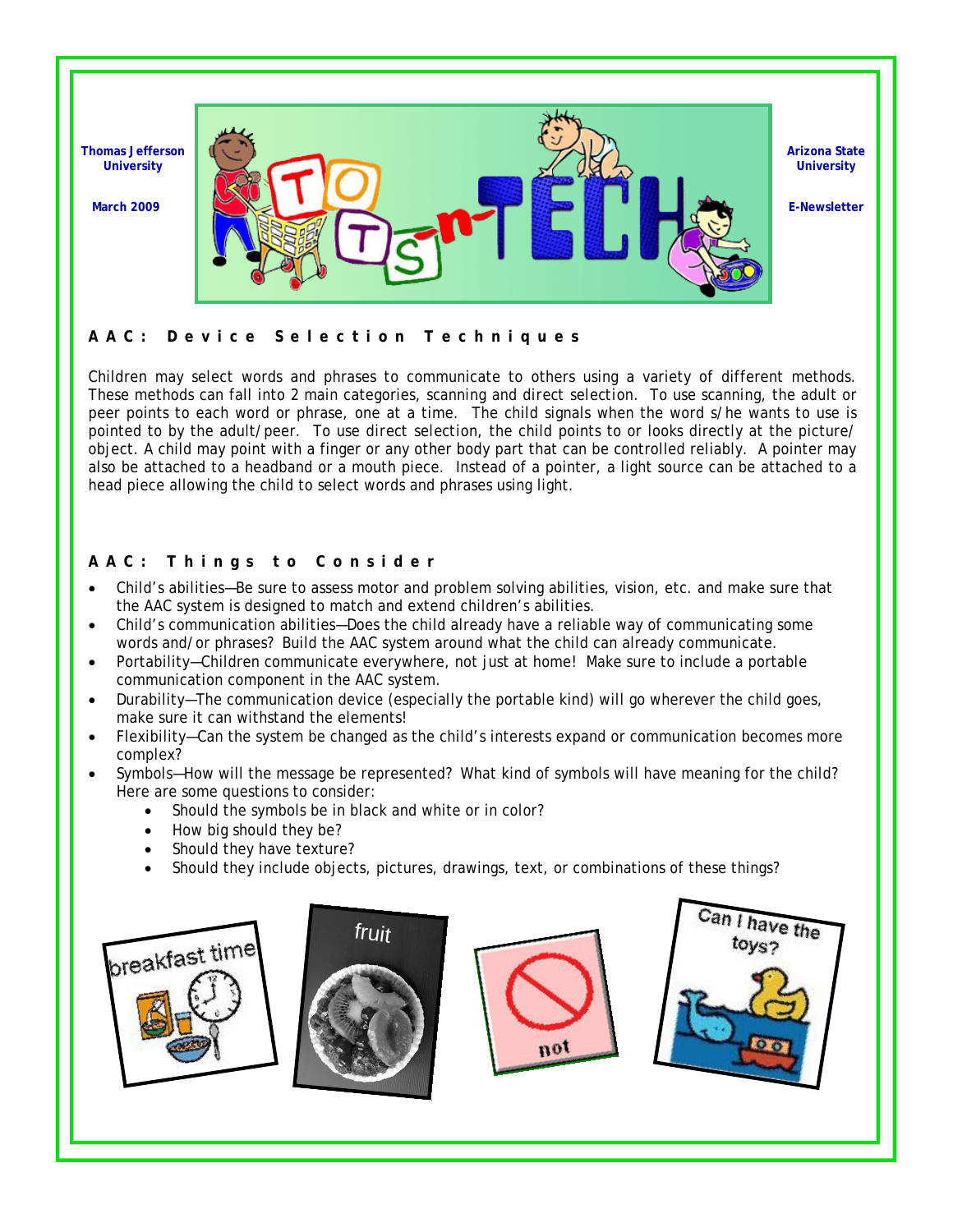

**Arizona State University** 

### **Using Low-Tech AAC During Activities &**

| Routines |  |  |  |  |
|----------|--|--|--|--|
|----------|--|--|--|--|

| <b>Morning Routine</b>                                                                                                                                                                     | <b>Mealtimes</b>                                                                                             | <b>Indoor Play</b>                                                                                                                                                                                                                                                                                                                                                                                    | <b>Evening Routine</b>                                                                                                                                                                                     | <b>Errands</b>                                                                                                                                                                                                                      |
|--------------------------------------------------------------------------------------------------------------------------------------------------------------------------------------------|--------------------------------------------------------------------------------------------------------------|-------------------------------------------------------------------------------------------------------------------------------------------------------------------------------------------------------------------------------------------------------------------------------------------------------------------------------------------------------------------------------------------------------|------------------------------------------------------------------------------------------------------------------------------------------------------------------------------------------------------------|-------------------------------------------------------------------------------------------------------------------------------------------------------------------------------------------------------------------------------------|
| communication device.                                                                                                                                                                      | full"                                                                                                        | Have your child pick out Use a device with Use a communication Have your child pick Use a communication<br>clothes in the morning symbols for food and device that lets the child<br>by selecting pictures of drink choices, "Pass choose what game to<br>clothing items from a the", "Please", play or what to do during<br>"Thank you", "I'm   play $-$ e.g., read a book,<br>play with a toy, etc. | out their PJs or a key chain<br>story book or video- errands to communi-<br>tape<br>items from a com-<br>munication device.                                                                                | during<br>by selecting cate with your child.                                                                                                                                                                                        |
| (getting out of bed, get-<br>dressed,<br>ting<br>can anticipate what ac-<br>will<br>happen.<br>tivities<br>Keep the schedule by<br>the child's bed as a re- what you are making<br>minder. | tion board. Point to up", etc.<br>symbols or pictures<br>of food to describe<br>or what s/he is eat-<br>ing. | Use a visual schedule of $\vert$ Talk to your child Use a device with sym-<br>your morning activities while making or eat- bols for "your turn", "my<br>ing dinner using a turn", "I'm having fun",<br>eating language stimulation   "let's play a different<br>breakfast), so your child board or communica- game", "time to clean                                                                   | Ask the child which Make a communica-<br>activity to do first tion<br>(putting)<br>PJs,<br>on<br>brushing teeth, read-<br>ing a story) to select<br>the order of the eve-<br>ning routine activi-<br>ties. | board<br>using<br>common items found<br>at the grocery store<br>and bring it with you<br>on shopping<br>trips.<br>child<br>Have<br>your<br>search<br>for<br>these<br>point<br>items<br>and<br>out to you<br>them<br>while you shop. |
| Use a device with sym-<br>bols for "Good morn-<br>ing", "How are you?",<br>and "Have a good day."                                                                                          | child<br>about<br>your<br>the day.                                                                           | Use a remnant book Create symbols for chil- Create symbols for Use a device with<br>to communicate with dren's songs such a Old nursery rhymes or symbols for where<br>McDonald or Wheels on<br>what s/he did during the Bus. Sing the song<br>while pointing to the<br>corresponding symbols.                                                                                                        | children's<br>books.<br>Read the story while cery<br>pointing to the cor-<br>responding symbols.                                                                                                           | you are going - gro-<br>store,<br>shoe<br>store, library, etc.                                                                                                                                                                      |





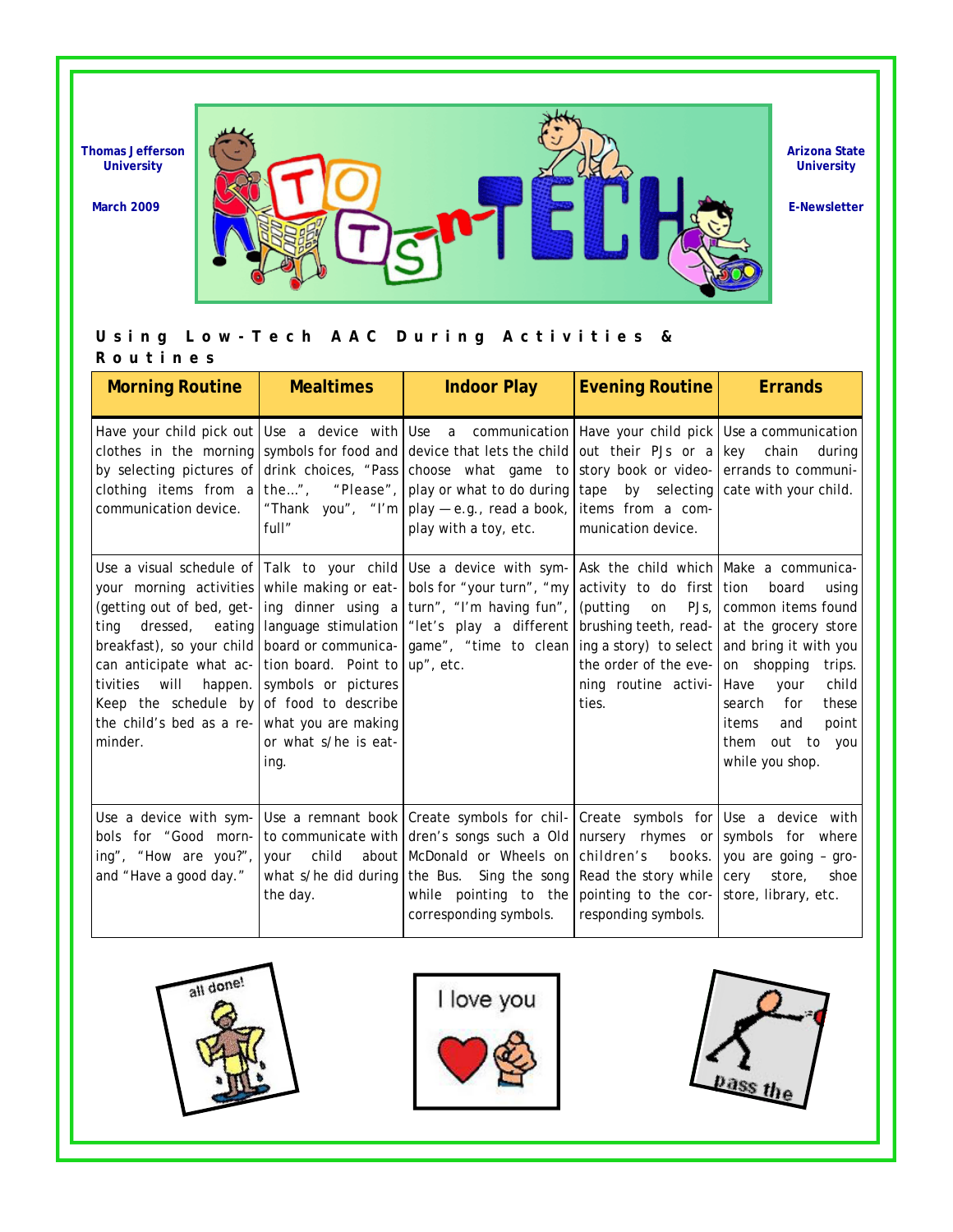

**Arizona State University** 

### **Using Low-Tech AAC During Activities &**

**Routines** 

| <b>Outdoor Play</b>                                                                                                                                                                                                        | <b>Bath Time</b>                                                                                                           | <b>Leaving the House</b>                                                                                                                                                                                                                                                                                                                                                                                                                                                                                                                                                                                                                                                         | <b>Family Outings</b>                                                                                                                                                                                   | <b>Chores</b>                                                                                               |
|----------------------------------------------------------------------------------------------------------------------------------------------------------------------------------------------------------------------------|----------------------------------------------------------------------------------------------------------------------------|----------------------------------------------------------------------------------------------------------------------------------------------------------------------------------------------------------------------------------------------------------------------------------------------------------------------------------------------------------------------------------------------------------------------------------------------------------------------------------------------------------------------------------------------------------------------------------------------------------------------------------------------------------------------------------|---------------------------------------------------------------------------------------------------------------------------------------------------------------------------------------------------------|-------------------------------------------------------------------------------------------------------------|
|                                                                                                                                                                                                                            |                                                                                                                            |                                                                                                                                                                                                                                                                                                                                                                                                                                                                                                                                                                                                                                                                                  |                                                                                                                                                                                                         |                                                                                                             |
| Use a device with sym-<br>bols for "Tag, you're<br>it!", "Push me higher!",<br>or "I'm chilly."                                                                                                                            | Create a floating com-<br>munication board (see<br>Ideas to Share) so your<br>child can communi-<br>cate during bath time. | Use a device with sym-<br>bols for "Good bye",<br>"Have a good day", "I'll<br>forgot<br>miss you",<br>$^{\prime\prime}$<br>something."                                                                                                                                                                                                                                                                                                                                                                                                                                                                                                                                           | Use pictures of fam- Create<br>bols<br>them on an AAC de- each chore.<br>vice so your child<br>communicate<br>can<br>with others by name.                                                               | visual<br>a<br>ily members or sym- schedule of the sim-<br>to represent ple steps involved in               |
| Create a visual schedule Waterproof<br>using pictures of the<br>equipment your child<br>uses at the playground<br>to help them transition suction cups.<br>from one type of equip-<br>ment to another.                     | with laminate, plastic,<br>the bathtub wall with                                                                           | symbols Use a device with sym-<br>bols for where you are<br>etc. and stick them to going or where the child<br>might like to go - park,<br>playground, zoo, etc.                                                                                                                                                                                                                                                                                                                                                                                                                                                                                                                 | Going to a restaurant Use a device<br>with<br>your<br>hand<br>before<br>make a customized you help me?".<br>communication<br>de-<br>vice with pictures of<br>food that your child<br>might like to eat. | with<br>child? symbols<br>for<br>"All<br>Check out the menu done", "What should<br>and I do next?", or "Can |
| during<br>communicate<br>can be attached to the (brush<br>child (e.g., wrist band; take a bath)<br>bracelet; fanny pack) so<br>holding onto the commu- of the bath time rou-<br>nication device is not tine.<br>necessary. | their                                                                                                                      | When a child needs to Using a communica- Let your child lead you<br>tion board, ask the through your leaving the<br>outdoor play, use a com- child which activity house routine by creating might see (a brown use a device with<br>munication device that they'd like to do first a visual schedule. Have<br>teeth, the child 'remind' you of Have the child keep can be completed<br>to let what to do by pointing to an eye out for each from which the child<br>her select the order the pictures of what is item. Ask them to can choose what to<br>next (turn off the lights,  <br>open the door, shut the when s/he sees the<br>door, lock the door) $as$<br>they happen. | Bring<br>pictures<br>child help<br>things<br>the<br>point<br>symbols do.<br>to<br>object.                                                                                                               | of To have your child<br>with<br>chores,<br>dog or a bicycle). symbols of tasks that                        |





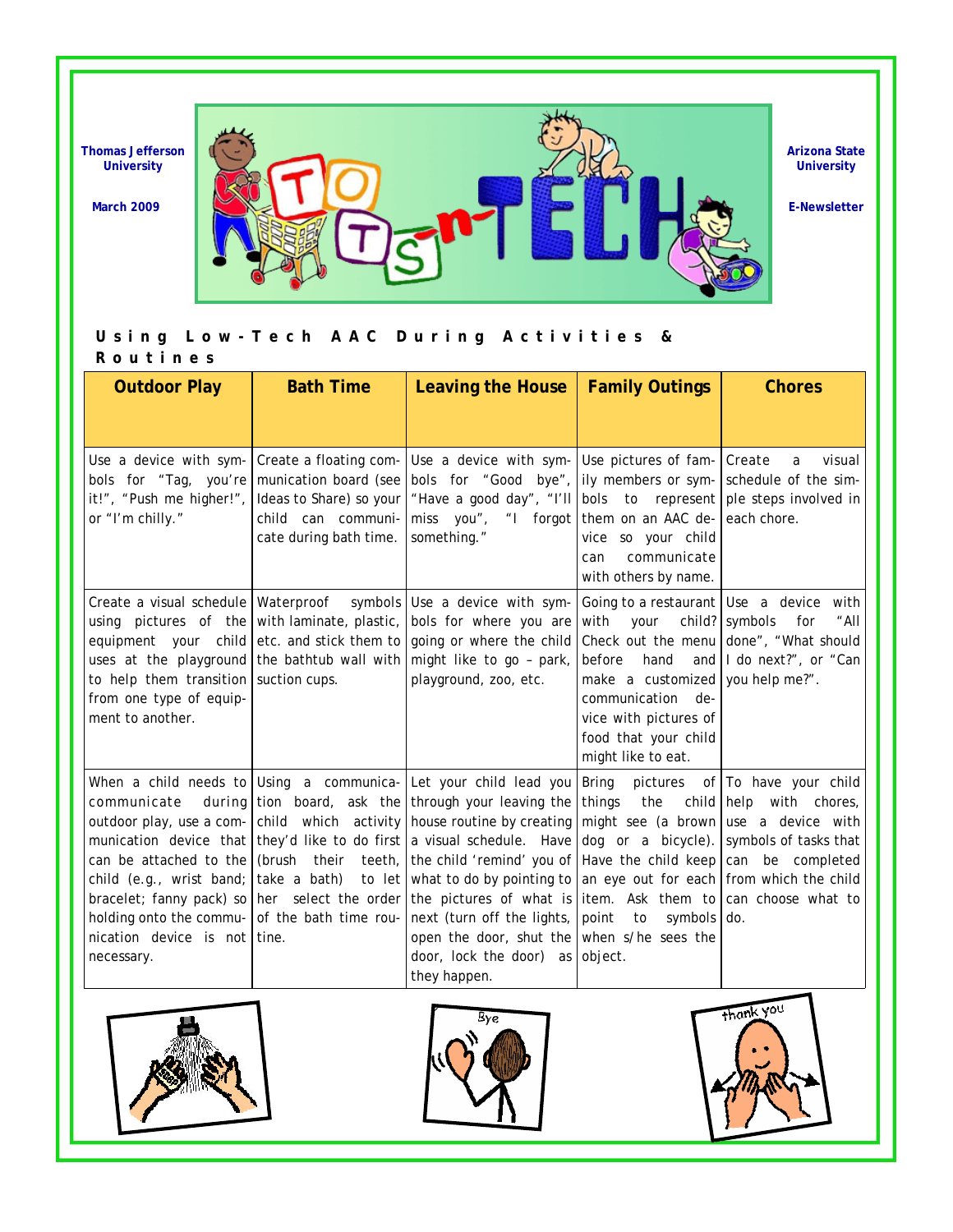

**Arizona State University** 

### **AAC:Tips**

- The best AAC systems include a variety of communication methods. If the child already has a good way of indicating yes or no, don't change it!
- Make sure to talk to everyone who knows the child so that what the CHILD wants to say (not what the adults want the child to say) is represented.
- Make sure the system is useful to the child can allow the child to participate with friends, adults and across various situations.
- Think of ALL the vocabulary a child might need to express him– or herself in specific routines and activities
- Vocabulary should include messages such as "no," "go away," "I don't want that"
- Use separate communication boards for separate routines/activities
- Start with a blank board and add to it so the child does not get overwhelmed
- Use textured objects with kids who can't rely on their vision to make choices

### **AAC: Helpful Websites**

There are LOTS of websites that can help you learn more about AAC, here are just a few.

*Augmentative and Alternative Communication (AAC) Connecting Young Kids (YAACK)*  (http://aac.unl.edu/yaack/toc.html) - This website is especially geared towards young children. AAC basics are covered along with selecting a system and teaching children how to use their system.

*Resources about Picture Symbols, AAC, PECS & More!* (http://www.givinggreetings.com/ learn.html) - A very long list of AAC resources from Giving Greetings.

*PictureSET* (http://setbc.org/pictureset/Default.aspx) - downloadable symbols, schedules, and games to use in the community, at home, at school, or anywhere else you might go!

*Do2Learn* (http://www.dotolearn.com/) - another great resource for activities, games, symbols, schedules, and much more. These resources can either be used online or downloaded.

*AAC Service Delivery with Children: Twenty Frequently Asked Questions* (http:// www.unl.edu/barkley/present/cress/questions.shtml) - Answers to common questions asked by parents and providers.